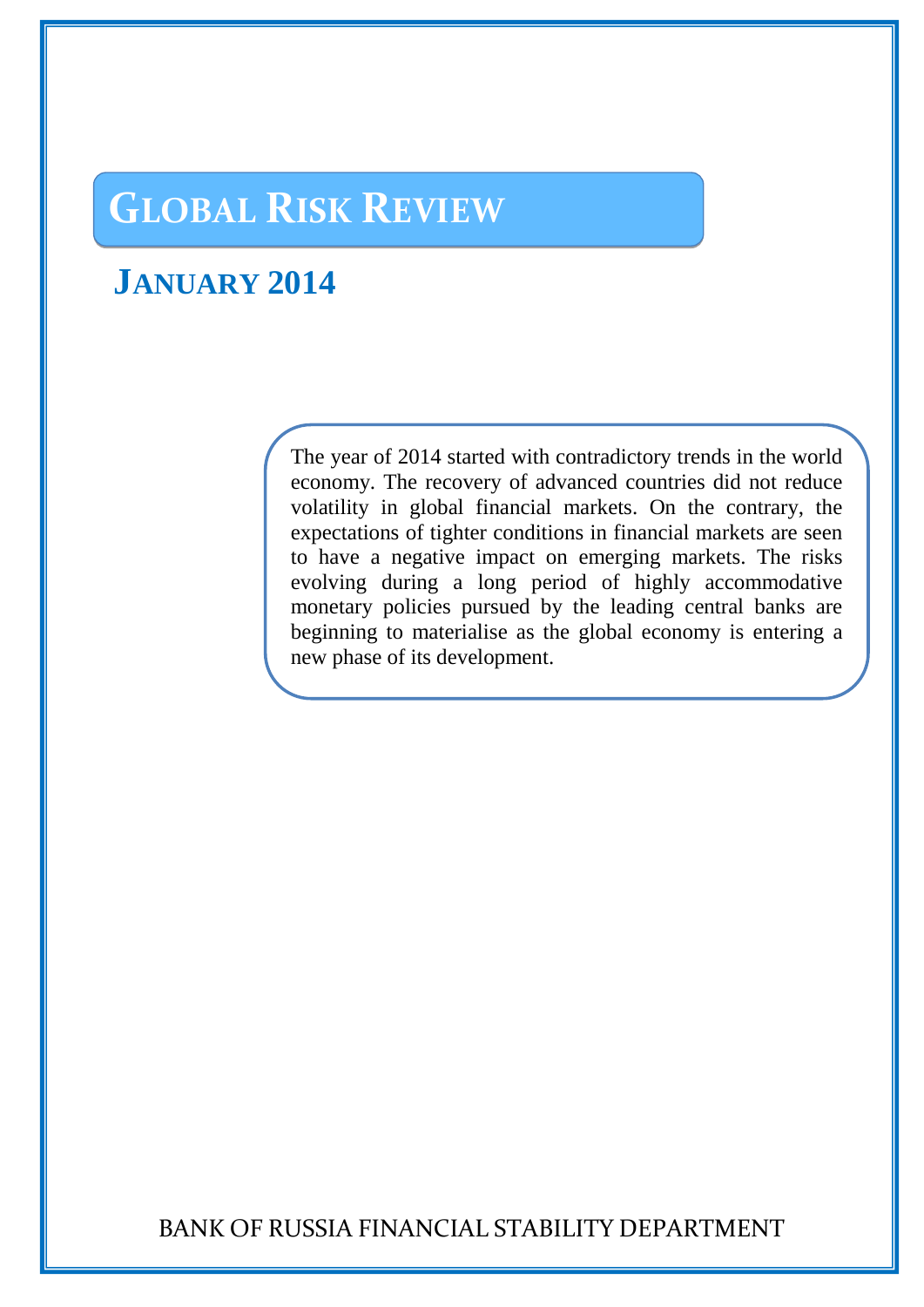## **Major Developments in January 2014**

| 16 January    | The Bank of England announced the launch of Indexed Long-Term Repo<br>(ILTR) operations as a new instrument to provide liquidity with a six-<br>month maturity at lower rates and against a wider range of eligible<br>collateral.                                                                                                     |
|---------------|----------------------------------------------------------------------------------------------------------------------------------------------------------------------------------------------------------------------------------------------------------------------------------------------------------------------------------------|
| 21 January    | The IMF published its World Economic Outlook Update with updated<br>forecasts of global economic growth.                                                                                                                                                                                                                               |
| 28 January    | The Reserve Bank of India raised the key interest rate (the repo rate) from<br>7.75% to 8%.                                                                                                                                                                                                                                            |
| 28-29 January | The Federal Open Market Committee (FOMC) of the US Federal Reserve<br>decided at its policy meeting to reduce the monthly volume of its bond-<br>buying stimulus programme from \$75 billion to \$65 billion.                                                                                                                          |
| 29 January    | The Central Bank of Turkey raised all of its main interest rates, hiking its<br>one-week repo rate from 4.5% to 10%, overnight lending rate from 7.75%<br>to 12% and overnight deposit rate from 3.5% to 8%. The regulator said in a<br>statement that the one-week repo rate would now be used as the key<br>indicator for investors. |
| 29 January    | The South African Reserve Bank raised the key interest rate (the repo rate)<br>from 5% to $5.5\%$ .                                                                                                                                                                                                                                    |
| 31 January    | The European Banking Authority (EBA) preliminarily published the key<br>parameters of the forthcoming stress test for the EU's banking sector.                                                                                                                                                                                         |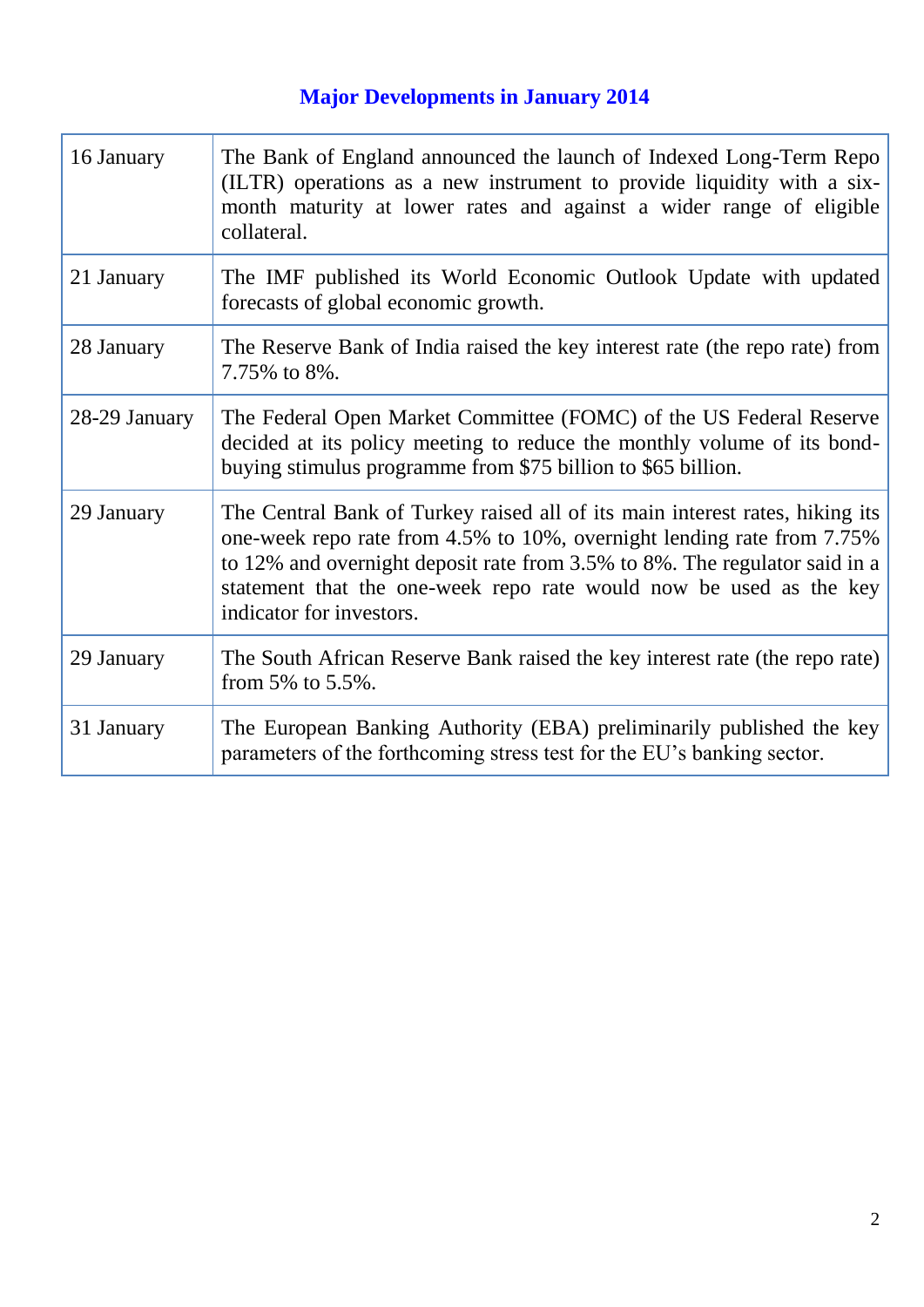

The yields of ten-year government bonds showed mixed dynamics in January 2014. Bond yields in advanced countries were observed to decline whereas yields in emerging market economies were seen to increase due to capital outflow. The growth of borrowing costs in emerging market countries may accelerate further as interest rates rise in advanced countries. As a result, the countries that strongly need government debt refinancing will be confronted with rising expenditures and refinancing difficulties.

**Market risks** 



The markets were highly unstable despite the improvement of macroeconomic forecasts for advanced countries. Weak data on business activity in the US and Chinese industries caused a fairly strong decline in stock indices worldwide, while depreciation of emerging market currencies was again registered on foreign exchange markets amid expectations of further cuts in the US monetary stimulus programme.



Money market rates in advanced countries remained steadily low. Nevertheless, the expectations of their rise are growing, considering that the US Federal Reserve again made a decision to further reduce its bond-buying stimulus programme, while all the signs in the UK indicate that the time for monetary policy tightening is approaching. At the same time, the ECB will most likely have to continue its stimulus policy to overcome the risks of falling inflation and make up for liquidity shortage resulting from the repayment by European banks of their long-term loans.

**Capital flow risks** 

As the US Federal Reserve started to scale down its monetary stimulus programme, emerging market economies continued to experience outflow of funds from their assets.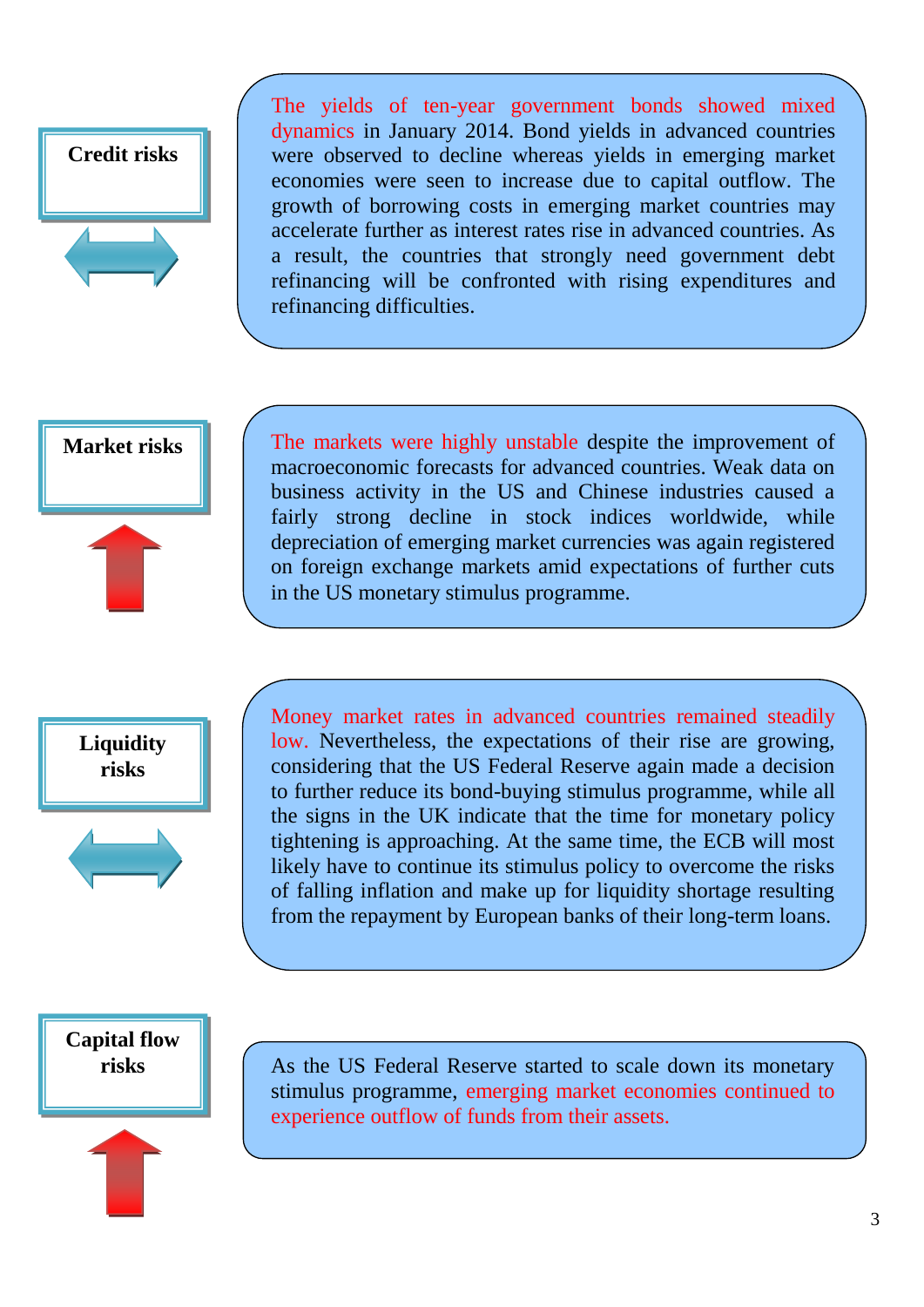## **Credit Risks**

#### **Risks of Higher Borrowing Costs in Debt Markets**

Risks associated with the growth of borrowing costs in debt markets are becoming increasingly essential as the US is tapering its bond-buying programme. The yields of 10 year government bonds of advanced countries were observed to decline in January whereas yields in emerging markets were seen to rise due to higher capital outflow (Chart 1). Emerging market countries may face a very substantial increase in borrowing costs when rates start to grow in advanced countries. In this situation, countries scheduled to make large government debt repayments may find it difficult to raise funds for government debt refinancing. Difficulties may arise for Brazil, which has to repay liabilities in 2014 equal to 16% of GDP, and also for Argentine (7.8% of GDP), Mexico (7.7% of GDP) and South Africa (7.5% of GDP) (Chart 2). China has the largest needs for government debt refinancing in absolute terms (\$410 billion) but this indicator is relatively low with regard to its GDP (4.2%). Nevertheless, local banks in emerging market economies, as well as in advanced countries, will inevitably show strong demand for government bonds amid the shortage of liquid collateral and the tighter requirements for the size of liquid assets.

#### **Fiscal Risks in Eurozone**

Despite the improvement of economic growth forecasts in eurozone countries, there are still serious risks for state finances. Multispeed economic recovery inside the euro area and the high likelihood of a recovery slowdown are the main sources of these risks. Germany remains the driver of economic growth, which can be evidenced by the Manufacturing Purchasing Managers' Index (PMI): it grew to 56.3 points in January 2014, the highest level since June 2011 (Chart 3). At the same tine, peripheral euro area countries continue to demonstrate weak economic growth and high unemployment. While fiscal consolidation programmes have been recognised as efficient, politicians in peripheral countries point to their excessively negative influence on the economy. In particular, the Greek government's measures to limit the excessive growth of its debt were accompanied by a 20% fall in GDP from 2010 to 2013 and the rise in unemployment from 13% to 28%. While an increasingly large number of countries are gaining access to markets, the situation still remains very unstable.



**Chart 2. Countries with Largest Government Debt Refinancing Volumes in 2014** 





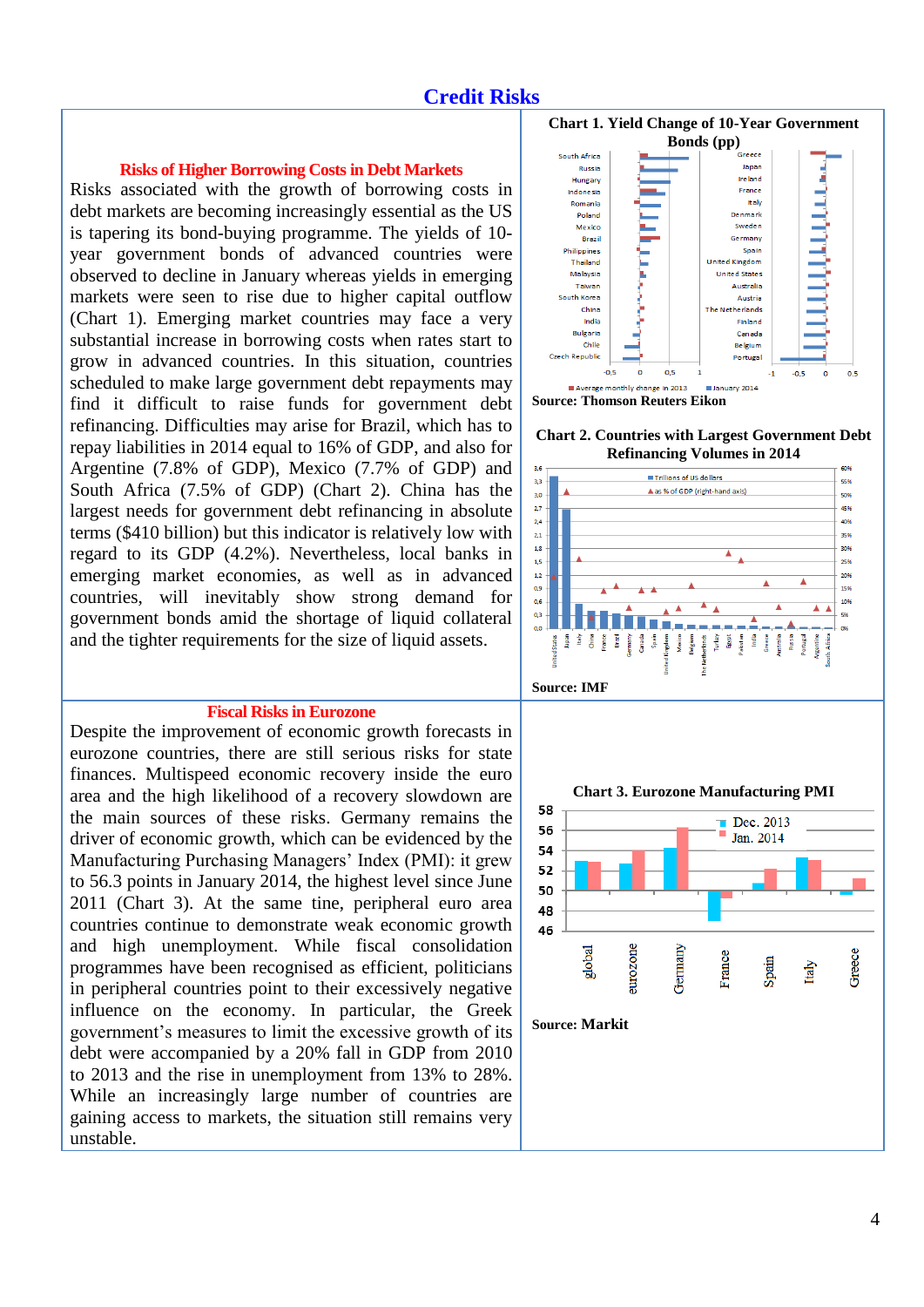#### **European Banking Sector**

European regulators are continuing active work in banking regulation and supervision. In late January 2014, the European Banking Authority preliminarily published the key components of the forthcoming stress test for the EU's banking sector.<sup>1</sup> The stress test will help supervisors assess the resilience of Europe's 128 largest banks. The EBA's minimum Tier 1 capital will be set at 8% for the baseline scenario and at 5.5% for the adverse scenario. Many European banks are trying to improve their financial position ahead of the stress test (they are locking in losses, taking out new loans and strengthening their balance sheets). Nevertheless, the situation with low-quality loans is far from being ideal: calculations by Ernst&Young and PwC show that the volume of banks' problem loans in the EU grew by 100-120 billion euros in 2013 to 940-1,200 billion euros or about 8% of all loans issued by banks. Six countries account for the largest volumes of problem loans in absolute terms (over 100 billion euros for each of the following countries in descending order: Germany, the UK, Spain, Ireland, Italy and France). The risks of borrower defaults and, correspondingly, the risks of the deterioration in the quality of bank assets are especially significant in problem eurozone economies and some East European countries such as Greece, Ireland, Cyprus, Slovenia, Romania and Hungary (Chart 5).





 $\overline{a}$ 

<sup>&</sup>lt;sup>1</sup> The final document specifying the methodology and stress test scenarios will be published in April 2014.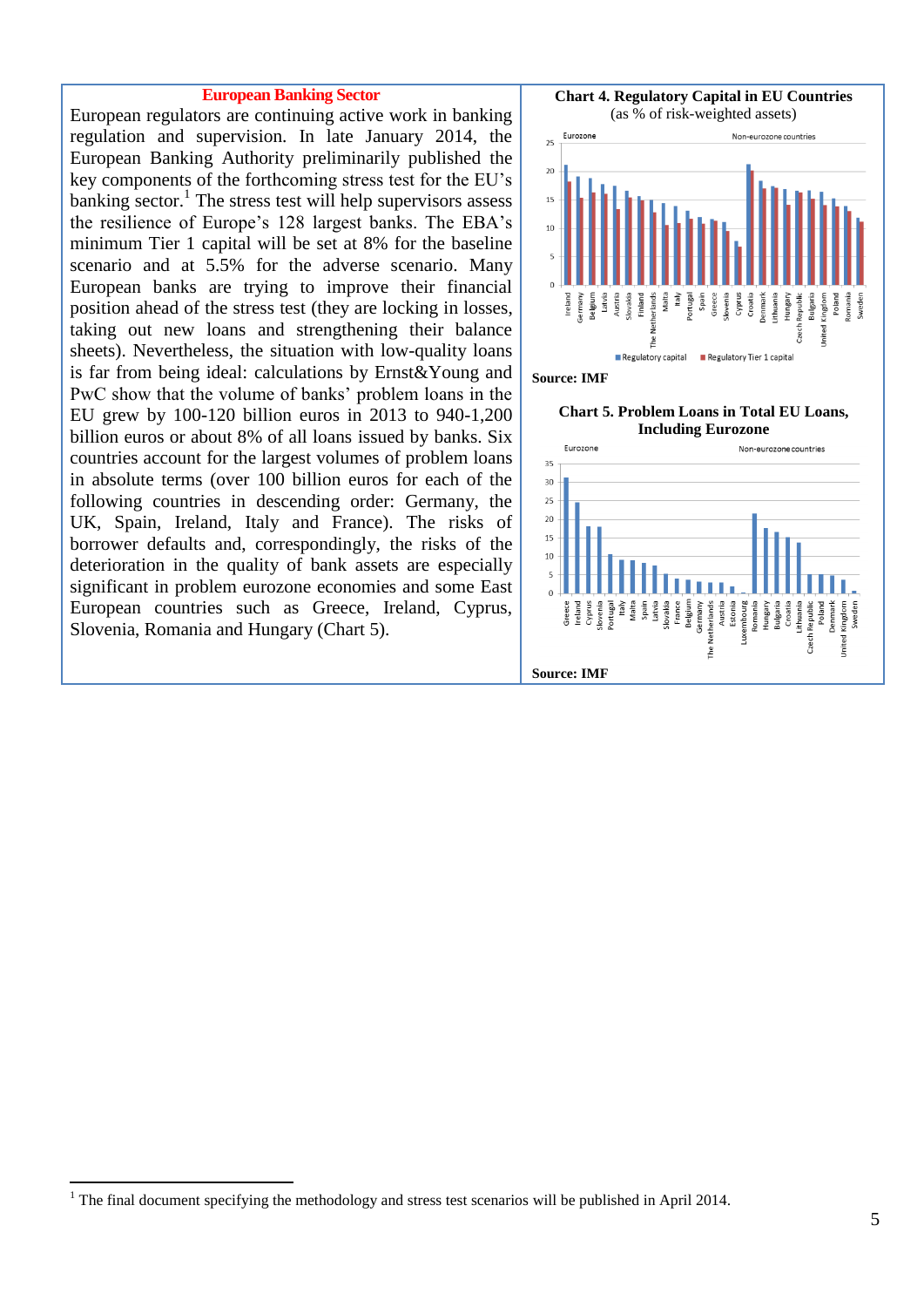## **Market Risks**

#### **Risks of Declines in Emerging Market Stock Indices**

In January, the IMF raised its global economic growth outlook for 2014 to 3.7% (Table 1). As the recovery processes in advanced economies have intensified, international organisations are looking more optimistically at the prospects of the global economy since the 2008 crisis. Further recovery in advanced economies is expected to have a favourable effect on the leading stock indices, although the current indicators are not stable enough. The American S&P 500 Index demonstrated quite a strong decline after the release of weak January data on business activity in the US industry (the ISM Manufacturing Index fell to 51.3 points from 56.5 points in December 2013). The prospects of developing countries look less favourable (Chart 6), taking into account the market expectations that the US Federal Reserve will continue to scale down its asset purchase programme, and also due to the slower growth of Chinese economy. The annual growth of China's GDP slowed to 7.7% in the fourth quarter of 2013 from 7.8% in the third quarter, while the country's Manufacturing PMI calculated by HSBC/Markit fell from 50.5 points in December 2013 to 49.5 points in January 2014. This year, weak economic prospects in emerging market countries can be expected to continue exerting negative influence on local stock index dynamics.

#### **Emerging Market Currency Depreciation**

In January 2014, emerging market countries witnessed a new wave of the depreciation of their national currencies, testifying to their high sensitivity to risks associated with the US Federal Reserve's monetary policy tightening. The most considerable currency depreciation in January 2014 was registered in Argentine, Hungary, Russia, South Africa and Turkey (Chart 7). In their attempts to limit the scope of devaluation, the central banks of Turkey and South Africa raised their key rates in January. The key rate was also increased in India, although there was no considerable fall in the exchange rate of the Indian rupee. The key rate had been raised on many occasions in the country lately as part of the efforts to bring inflation down to the target level. As a whole, the situation in India is improving: the current account deficit has been declining since the second half of 2013, although it is still considerable. Current account deficits and, correspondingly, high exposure to capital outflow risks are also typical of Brazil, Indonesia, India, Turkey and South Africa.







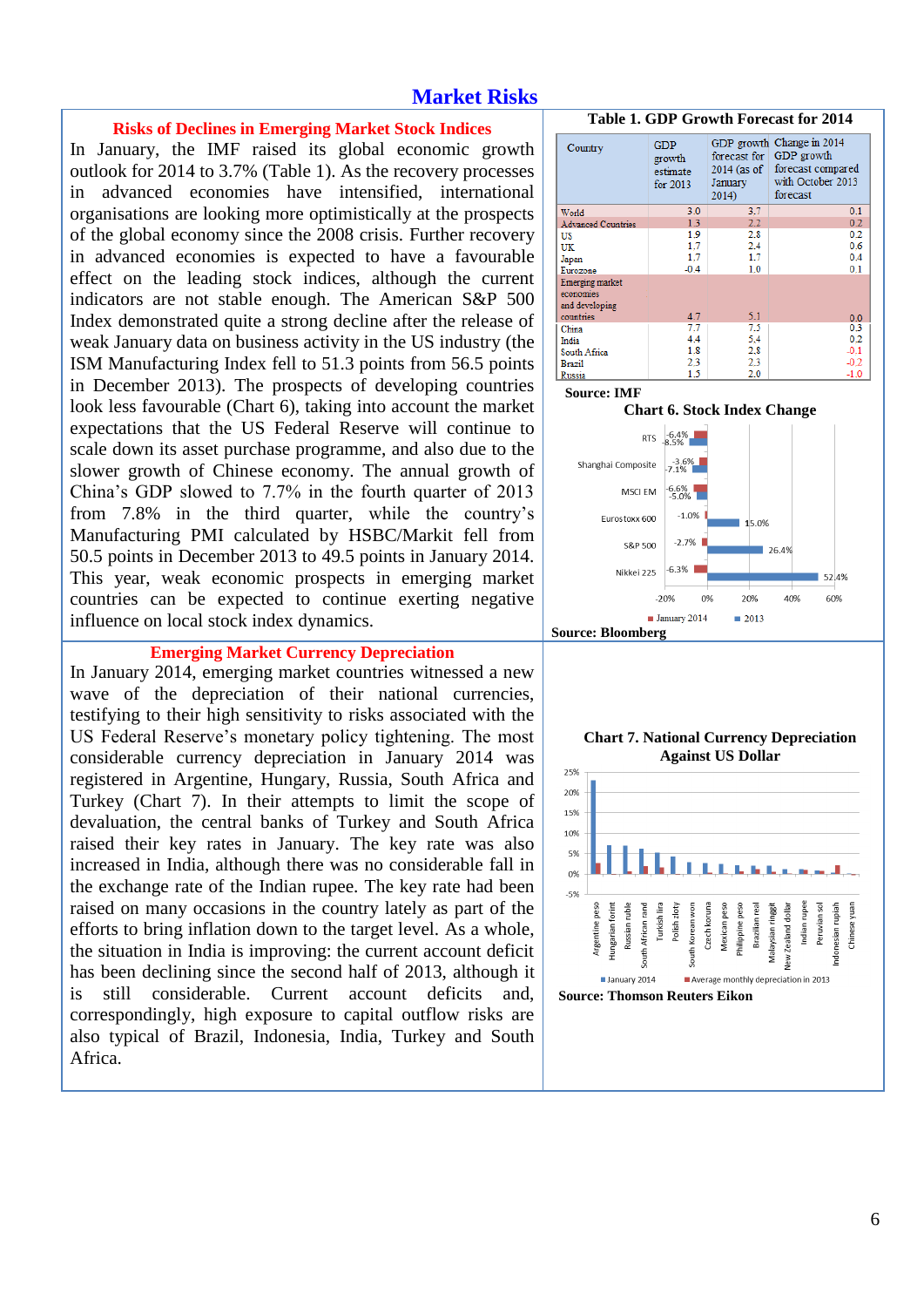## **Liquidity Risks**

#### **The Fed's Further Stimulus Reduction**

The US Federal Reserve continued to scale down its stimulus programme in January 2014. At the January 28- 29 FOMC meeting, the Fed decided to reduce the monthly volume of the asset purchase programme from \$75 billion to \$65 billion. The regulator's decision was expected by most investors. At the same time, the Fed's assessment of the current state and the prospects of the US economy did not improve as labour market indicators were mixed. While the unemployment rate fell from 7% to 6.7% in December 2013 to a fresh low from November 2008, the US labor market participation was observed to decline (Chart 8). The number of jobs in the US economy rose by only 74,000 in December 2013 after their growth by 241,000 a month earlier (the minimum increase since January 2011). These trends, however, did not halt the process of the Fed's QE tapering. US Fed new head Janet Yellen who took office from February 2014 faces the uneasy task of continuing this policy without damaging the economy.

**Change in Bank of England's Forward Guidance** According to preliminary estimates, the UK GDP growth accelerated to 1.9% in 2013, the highest level since 2007. In 2013 Q4, the UK GDP increased by 0.7% quarter on quarter and by 2.7% year on year (Chart 9). The improving of the economic situation brings closer monetary policy tightening not only in the United States. The Bank of England is reluctant to start increasing interest rates, referring to the need of ensuring stable jobs growth. In February 2014, the Bank of England revised its forward guidance system, uncoupling the interest rate from unemployment. Meanwhile, the central banks of advanced economies are considering anti-crisis support measures. The Bank of England is implementing measures announced last year to maintain banking sector liquidity. In January, the Bank of England launched Indexed Long-Term Repo (ILTR) operations as a new instrument to provide liquidity with a six-month maturity at lower rates and against a wider range of eligible collateral. Liquidity will be provided through auctions, with the amount of liquidity available increasing automatically, if there is greater demand.

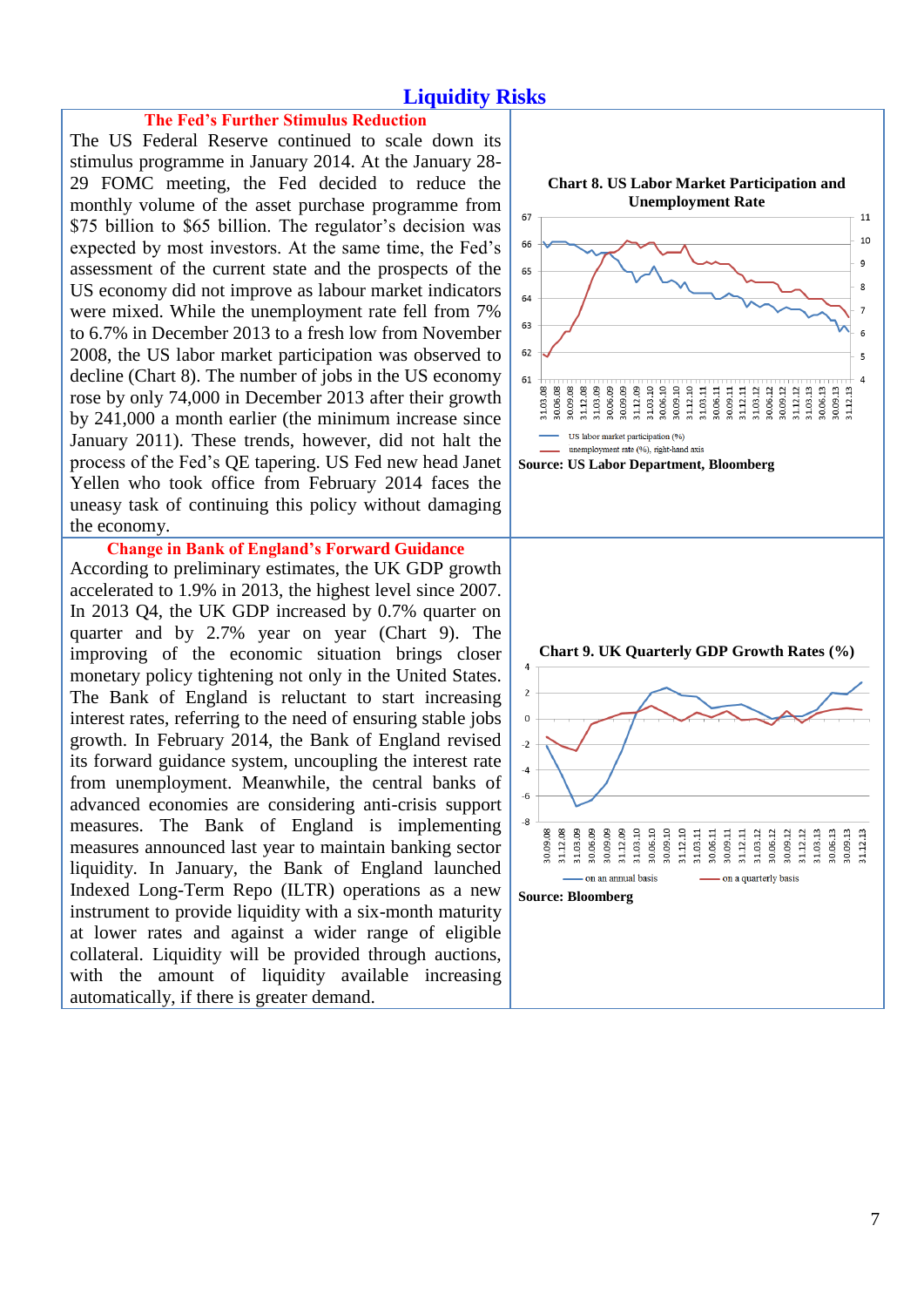#### **Eurozone Liquidity Risks**

While money market rates in advanced countries have been steadily low (Chart 10), preconditions are emerging in the euro area for increased demand for liquidity. Money market participants are, first of all, cautious in the wake of QE tapering commenced by the US Federal Reserve. Meanwhile, liquidity in the European money market is actually shrinking as European banks have to repay three-year loans obtained at the ECB's two longterm refinancing auctions. The amount of outstanding loans has almost halved to 565 billion euros (Chart 11). Liquidity is declining amid the slowing growth of prices, which is falling to deflation in some problem eurozone countries (Chart 12). The declining rates of price growth are a signal of falling domestic demand in the euro area. In 2014, eurozone countries are characterised by low inflation rates: Eurostat preliminary estimates show that price growth equalled 0.7% on an annual basis in January 2014 compared with 2% in January 2013. Indicatively, even Germany as the eurozone's largest and most successful economy is demonstrating the inflation rate below the target of 2%. Germany's inflation amounted to 1.2% in December 2013, the slowest price growth in the country since 2010. ECB head Mario Draghi said that the eurozone may face a long period of low inflation. Therefore, a possible rise in money market rates in the wake of monetary policy tightening in the United States and, to all appearances, in the UK, the approaching dates of long-term loan repayments by European banks and the risks of a protracted period of low inflation in the eurozone may prompt the need for the ECB to implement additional stimulus measures already in the near future.





**Chart 11. Outstanding Debt on Three-Year Loans from ECB's Two Auctions (billions of euros)**   $1200$ 







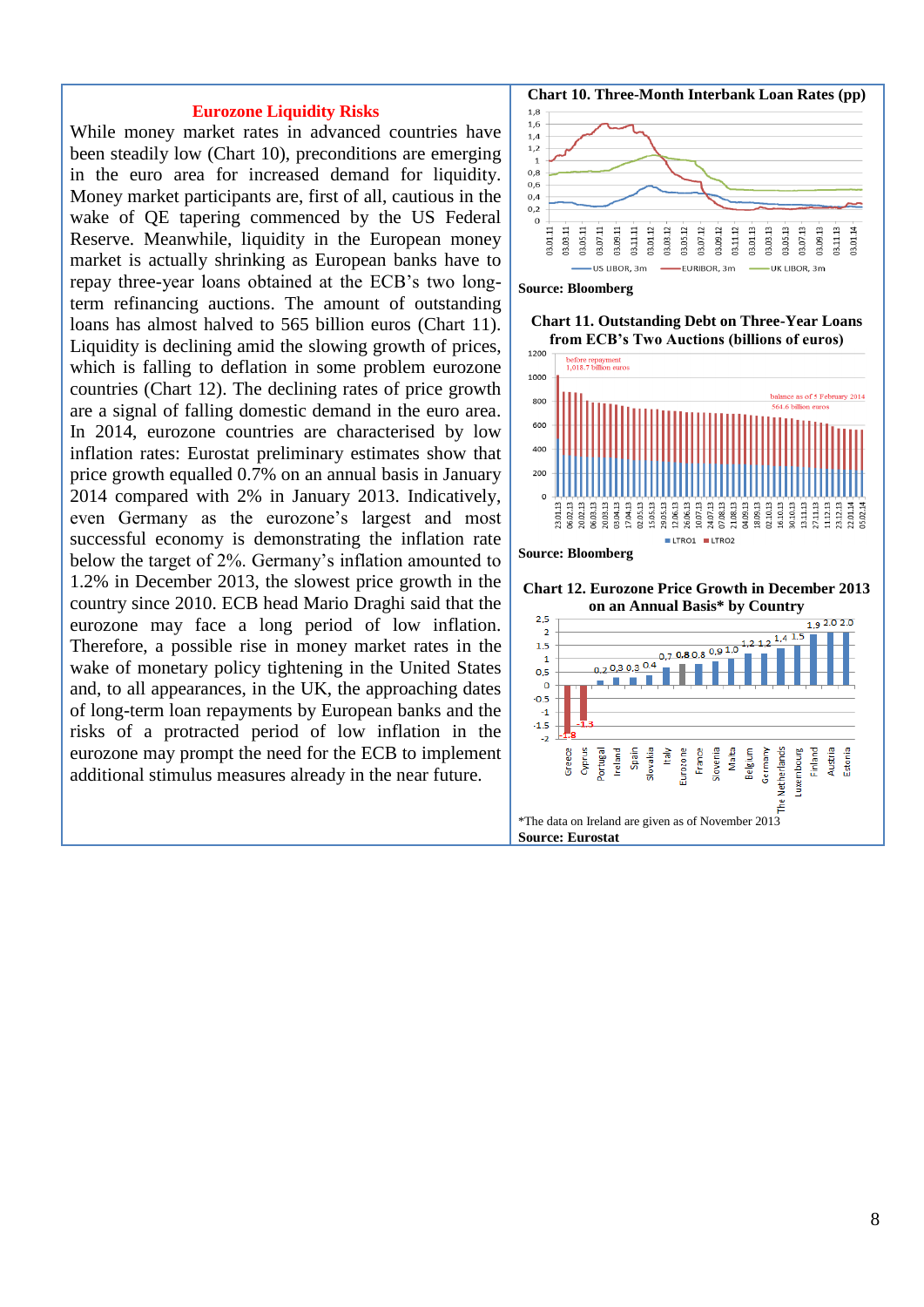## **Capital Flow Risks**

## **Continued Emerging Market Capital Outflow**

The direction of capital flows in international markets is changing as the Fed has started to scale down its QE programme. Investors are quitting emerging markets, preferring to invest in the assets of advanced economies. Net capital outflow from the emerging market securities funds totalled \$11.3 billion in January 1-29, 2014, including \$5.8 billion of capital outflow from Asian countries, \$2.3 billion from Latin America, \$2.3 billion from Eastern Europe and \$900 million from the Middle East and Africa (Chart 13). Considering the prospects of policy tightening in advanced countries, on the one hand, and the weakness of many emerging economies, on the other hand, emerging market assets can hardly be expected to become increasingly attractive in the foreseeable future.

### **Shift in Investor Preferences Towards Advanced Countries' Equities in 2014**

Amid the expectations of the Fed's monetary policy tightening, starting from QE tapering, investors have been seen not only to withdraw capital from the assets of emerging markets in favour of advanced countries but also to shift their preferences towards the equities of advanced economies. Investor losses from emerging market investments averaged 7% on sovereign bonds and 3% on equities in 2013 (Chart 14). The holders of corporate bonds, except for high-yield securities, also sustained losses. The global issue of high-yield corporate bonds reached a record \$523 billion in 2013, exceeding the 2012 level by 20% (Chart 15). However, their attractiveness (with yields of 8% in 2013) is declining compared with the equities of advanced countries. Investments in the equities of advanced economies (the MSCI Index) produced yields of almost 30% in 2013. Bloomberg's January poll confirmed the shift in investor preferences towards equities: 53% of respondents expected this type of assets to bring the highest yields in 2014. Only 3% of those polled named bonds as the most attractive asset but 39% of the respondents expected the lowest yields from this investment. Real estate came second after equities as the most attractive asset (16% of the respondents).